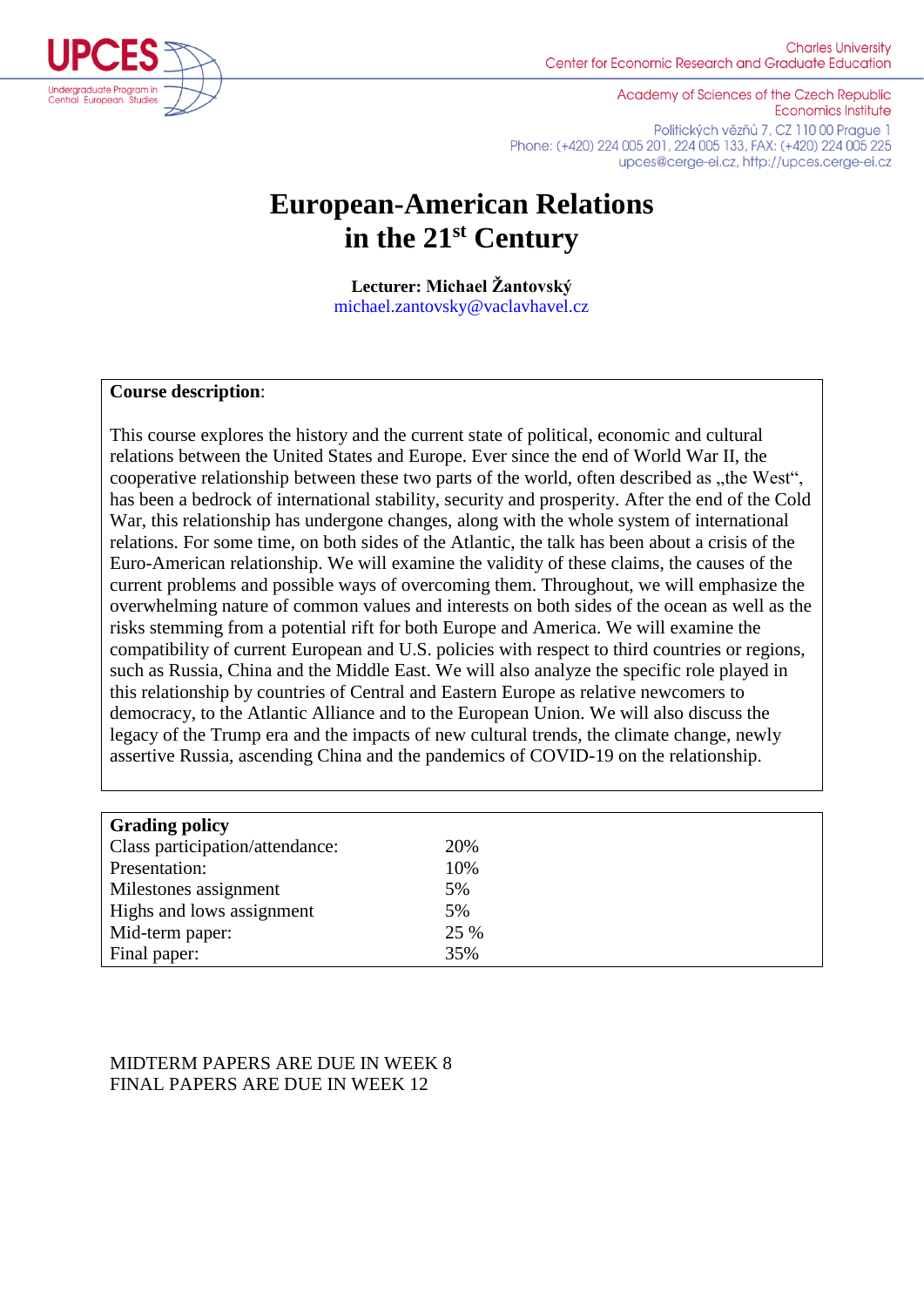#### **Grading scale**

| Letter    | Percentage | <b>Description</b>                                            |  |
|-----------|------------|---------------------------------------------------------------|--|
| Grade     |            |                                                               |  |
| A         | 93-100     | Outstanding work                                              |  |
| A-        | 90-92      |                                                               |  |
| $B+$      | 87-89      | Good work                                                     |  |
| B         | 83-86      |                                                               |  |
| <b>B-</b> | 80-82      |                                                               |  |
| $C+$      | 77-79      | Acceptable Work                                               |  |
| C         | 73-76      |                                                               |  |
| $C -$     | 70-72      |                                                               |  |
| D+        | 67-69      | Work that is significantly below average                      |  |
| D         | 63-66      |                                                               |  |
| D-        | 60-62      |                                                               |  |
| F         | $0 - 59$   | Work that does not meet the minimum standards for passing the |  |
|           | course     |                                                               |  |

#### **UPCES Non-Discrimination/Harassment Policy**

The UPCES program in Prague promotes a diverse learning environment where the dignity, worth, and differences of each individual are valued and respected. Discrimination and harassment, whether based on a person's race, gender, sexual orientation, color, religion, national origin, age, disability, or other legally protected characteristic, are repugnant and completely inconsistent with our objectives. Retaliation against individuals for raising good faith claims of harassment and/or discrimination is prohibited.

#### **UPCES Diversity Policy**

UPCES fully embraces diversity and strives to create a safe and welcoming environment for students from all backgrounds. Prague is a wonderfully diverse community and UPCES is no different. All students should feel at home while studying abroad and UPCES will do its utmost to make sure that becomes a reality. Although unique challenges may arise, we believe that students from all walks of life will encounter wonderful opportunities for enrichment as they explore a new culture while studying abroad.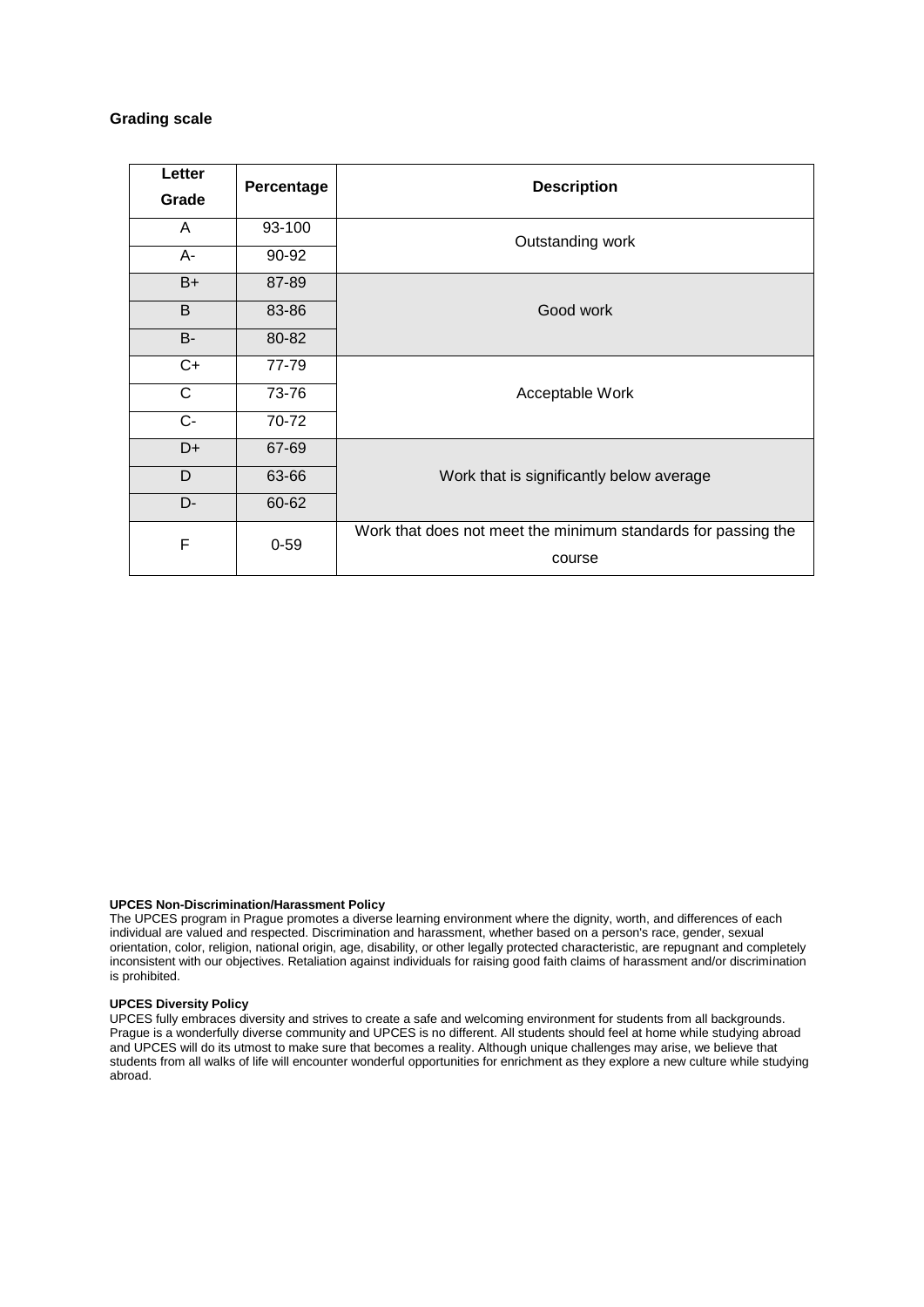## *Week 1 - UPCES Orientation Lecture Series*

Lectures and site visits on subjects of history, culture, politics, and the economies of the Czech Republic and Central Europe in order to establish a common interdisciplinary background and vocabulary for all courses*.*

## *Week 2*

## **Topic I – The Old World: Origins of the European and Western Civilization**

Mythical beginnings: Antiquity and the barbarians. The roots: Greece, Rome and Jerusalem. The beginnings of modernity: Renaissance and Reformation. The Peace of Westphalia, the emergence of the nation state and the balance of power system. Heaven on Earth: The origins of a secular faith. The totalitarian century: Lenin, Stalin, Hitler

## **Topic II – The New World and Beyond: Challenges of a New World Order**

The American Revolution and its reflections in Europe. The lingering curse of slavery and the imperfect cure of capitalism. American exceptionalism. The emerging superpower in the system of balancing power. The hinge: Theodore Roosevelt or Woodrow Wilson. Wilson in Europe: The Versailles Treaty, the League of Nations and the failure of collective security. Jefferson, Hamilton, Jackson, Wilson and American foreign policy.

## **Readings**

- Johnson, Paul: Modern Times: The World from the Twenties to the Nineties. New York: HarperCollins, 2001.
- Davis, Norman: Europe. A History. London: Random House, 1992 (Introduction) Kissinger, H.: Diplomacy. New York: Simon & Schuster, 1994, pp. 29-55 (Chapter II.)
- Tocqueville, Alexis de: Democracy in America. New York: Knopf, 1994 (Introduction)
- Mead, Walter Russell: Special Providence: American Foreign Policy and How It Changed the World. New York: Routledge, 2002

Oakes, James: Capitalism and Slavery and the Civil War, Cambridge University Press online: 28 April 2016

*Week 3*

### **Topic III - Allies in War: The Origins of the Atlantic Alliance**

Introduction: Toynbee's concept of challenge and response. The moment of infamy: A road to Munich and the politics of appeasement.The moment of hope: Lend-Lease Act and Anglo-America. The turning moment: Pearl Harbor. The moment of confidence: Yalta. The moment of victory: Potsdam and San Francisco

### **Topic IV- Partners in Deterrence: Victory in the Cold War**

The Iron Curtain and the Marshall Plan**.** Containment: the communist takeover of Czechoslovakia and the foundation of NATO**.** Budapest, Prague and the end of the illusion**.**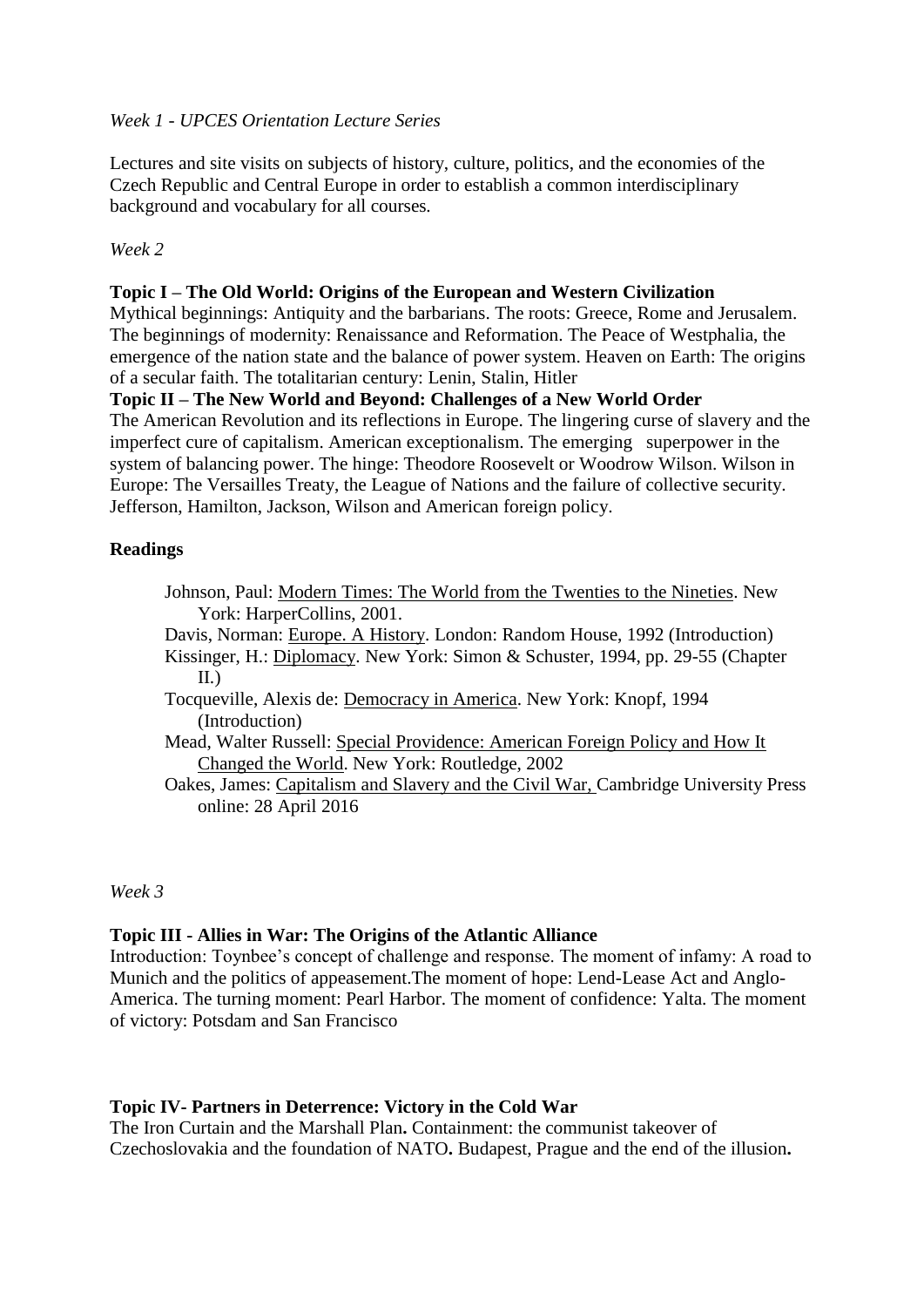Nixon and the Vietnam trauma: Détente and Helsinki**.** Transatlantic disputes: From Suez to Pershings**.** Jimmy Carter and Ronald Reagan: A new offensive

## **Readings**

| Toynbee, Arnold J.: A Turning Point in History. Foreign Affairs, January 1939 (in:  |
|-------------------------------------------------------------------------------------|
| The American Encounter. Ed. J. Hoge Jr. and F. Zakaria, Basic Books, 1997, pp.      |
| $113 - 125$                                                                         |
| Benda, Julien: Pacifism and Democracy. Foreign Affairs, July 1941 (in: The American |
| Encounter, pp. 126-133)                                                             |
| Kennan, George F. ("X"): The Sources of Soviet Conduct. Foreign Affairs, July 1947  |
| (in: The American Encounter, pp. 155-169)                                           |
| Churchill, Winston: Sinews of Peace Address. Westminster College, Fulton, Missouri, |
| March 5, 1946 (www.hpol.org/churchill)                                              |
| Kunz, Diane B.: The Marshall Plan Reconsidered: A Complex of Motives. Foreign       |
| Affairs, May/June 1997                                                              |
| The North Atlantic Treaty. Washington D.C., 4 April 1949                            |
| Kundera, Milan: "The Tragedy of Central Europe," The New York Review of Books,      |
| April 26, 1984                                                                      |
| Brzezinski, Zbigniew: The Cold War and Its Aftermath. Foreign Affairs, Fall 1992    |
| Havel, Vaclav: Anatomy of a Reticence. Prague, 1985 (in: Selected Writings. 1965–   |
| 1990. Vintage Books, 1992, pp. 291-323)                                             |
|                                                                                     |

## *Week 4*

## **Topic V - The Emergence of the Other Europe**

Solidarity, Charter 77, Gorbachev and the Collapse of the Wall**.** Velvet revolutions**.** The reunification of Germany. The dissolution of the Soviet Union**.** Back to Europe: A quest for the stolen legacy**.** Ghosts of the past: The reemergence of nationalism and fragmentation

## **Topic VI - The New World Order and What's Left of It**

The end of history that never was. A new world order: Gulf War and the comeback of the UN. The pitfalls of humanitarian intervention: Somalia, Haiti, Bosnia, Rwanda. The clash of civilizations? Coming anarchy? Shall we miss the Cold War?

## **Readings**

| Garton Ash, Timothy: The Magic Lantern. The Revolution of 89 Witnessed in   |
|-----------------------------------------------------------------------------|
| Warsaw, Budapest, Berlin and Prague. New York: Random House, 1990           |
| Eulawama, Francis: The End of History (1000). The National Intersect No. 16 |

Fukuyama, Francis: The End of History (1989), The National Interest, No. 16, Summer 1989, pp.3-18

Huntington, Samuel P.: The Clash of Civilizations? Foreign Affairs, Summer 1993, pp. 22-49

Kaplan Robert D.: The Coming Anarchy. New York: Random House, 2000

Mearsheimer, John J.: Why We Will Soon Miss the Cold War. The Atlantic Monthly, August 1990, pp. 35-50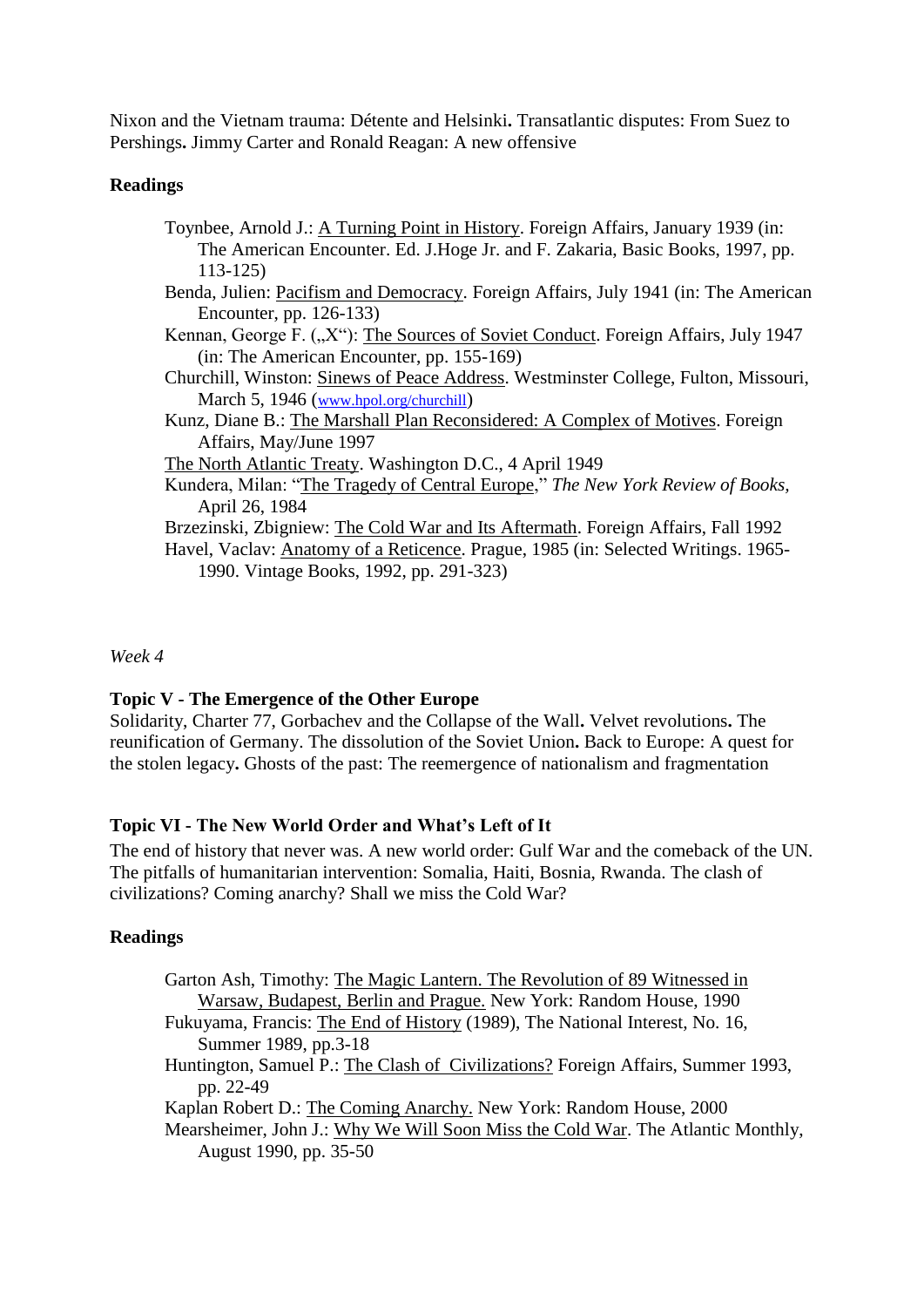Garton Ash, Timothy: Ten Years After, The New York Review of Books, November 18, 1999 Havel, Václav: A Call for Sacrifice, Foreign Affairs, March/April 1994

*Week 5*

## **Topic VII - Toward Europe Whole and Free**

The roads not taken (OSCE, TAFTA). Security first: The pursuit of NATO. NATO Enlargement I.: From Prague 1994 to Madrid 1997. NATO Enlargement II: From Washington 1999 to Prague 2002. EU Enlargement: From Copenhagen 1993 to Copenhagen 2002. NATO and Russia: From the Founding Act to the NRC

## **Topic VIII - Fighting with Allies: The Balkan Wars**

Yugoslavia: Communists as nationalists. Europe: The haste to recognition. USA: No dog in the fight. UN: Reaching the limits (Vance – Owen Plan). The road to Dayton. Rambouillet, Kosovo and the question of legitimacy of intervention

## **Readings**

| Kissinger, Henry: A Plan for Europe. Newsweek, June 18, 1990                      |
|-----------------------------------------------------------------------------------|
| Havel, Vaclav: Address to the North Atlantic Council. Brussels, March 21, 1991    |
| Asmus, Ronald D., Kugler, Richard, Larrabee Stephen F.: Building a New NATO.      |
| Foreign Affairs, September/October 1993, pp. 28-40                                |
| Holbrooke, Richard: America, A European Power. Foreign Affairs, March/April 1995, |
| pp. 38-51                                                                         |
| Glenny, Misha: The Fall of Yugoslavia. Penguin Books, 1992, pp. 177-184 (Epilog:  |
| The Revenger's Tragedy)                                                           |
| Muravchik, Joshua: The US-European Security Relations: The Lessons of Bosnia, in: |
| Gedmin, J. (ed.): European Integration and American Interests, Washington,        |
| D.C.: AEI Press, 1997, pp. 145-149                                                |
| Habermas, Juergen: Bestiality and Humanity. A War on the Border Between Law and   |
| Humanity. Die Zeit, April 29, 1999 (www.theglobalsite.ac.uk/library)              |
| Garton Ash, Timothy: Kosovo and Beyond. The New York Review of Books, June 24,    |
|                                                                                   |

1999 Ignatieff, Michael: The Virtual Commander. The New Yorker, August 2, 1999, pp. 30- 36

### *Week 6*

### **Topic IX - The Indispensable Country: American Visions of the post-Cold War World**

Imperial overstretch or bound to lead? Pax Americana: The unipolar moment. The indispensable: Making the world safe for democracy. The soft power: Can interdependence work? Neo-cons and their benevolent empire. Lonely superpower and pivotal states

### **Topic X - Toward a Multipolar World: European Visions of the post-Cold War World**

Atlantic Europe: Keep America in, Russia out and Germany down. Multilateralism and moral superiority: Europe as a lighthouse. Multipolarity and the new balance of power: Europe as a counterweight. Focused on the U.S.: Liberal imperialism or the end of empire? Habermas and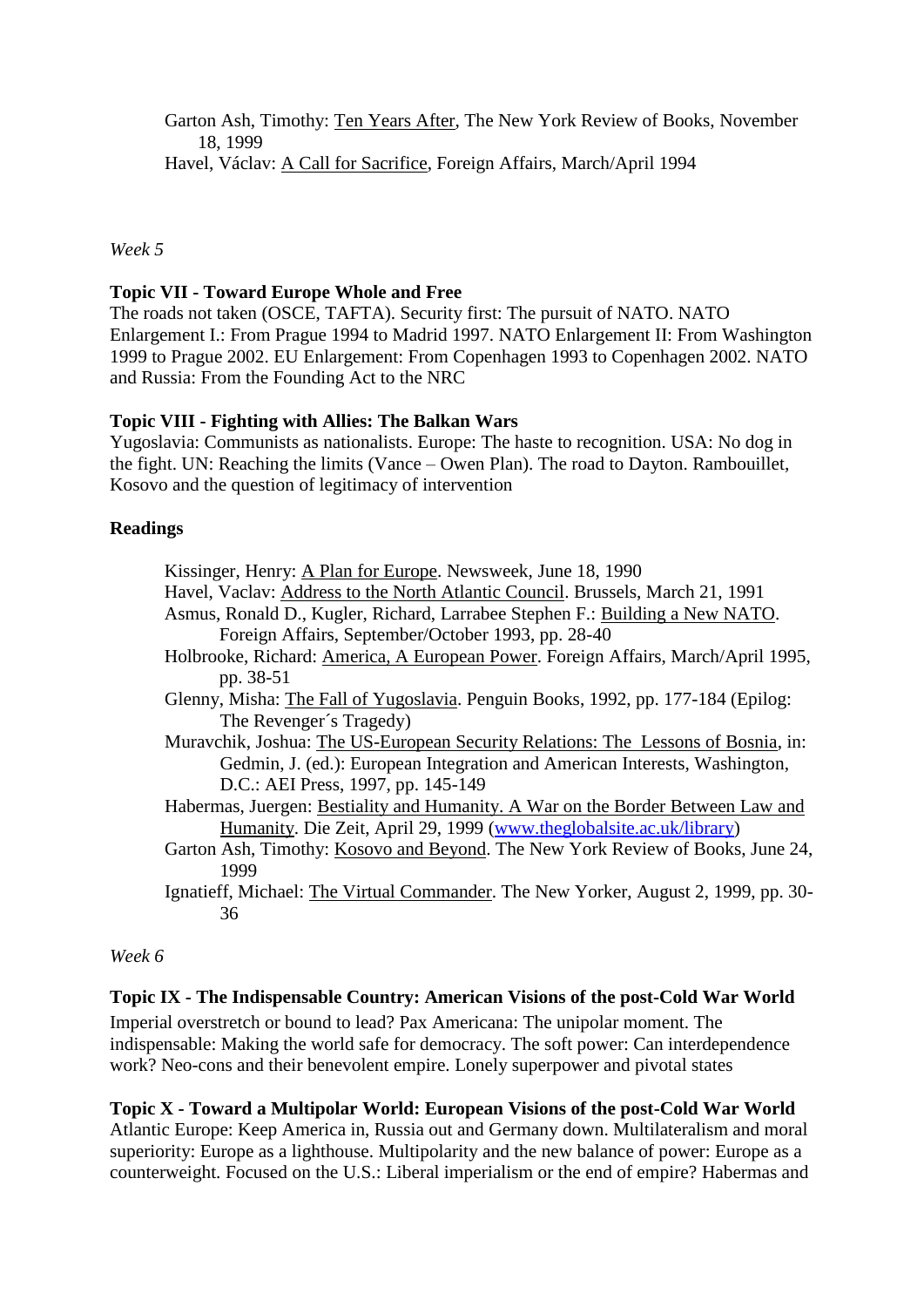Derrida: A peace through conversation? Power gap: Economic elephant versus military pygmy

## **Readings**

Krauthammer, Charles: The Unipolar Moment. Foreign Affairs, Vol. 70, No.1, 1990- 91, pp. 23-33 Talbott, Strobe: Democracy and National Interest. Foreign Affairs, November/December 1996, pp. 47-63 Keohane, Robert: International Institutions: Can Interdependence Work? Foreign Policy, Summer 1998 Kagan, Robert: The Benevolent Empire. Foreign Policy, Summer 1998 Rieff, David: A New Age of Liberal Imperialism? World Policy Journal, No.2, Summer 1999 Huntington, Samuel P: The Lonely Superpower. Foreign Affairs, March/April 1999, pp. 35-49 Joffe, Josef: How America Does It. Foreign Affairs, September/October 1997, pp. 13- 27 Calleo, David: A Choise of Europes. National Interest, Spring 2001, pp. 4-13 Havel, Vaclav: The Hope for Europe. Charlemagne Speech, Aachen, Germany, May 15, 1996 (in The New York Review of Books, June 20, 1996) Vedrine, Hubert: France in an Age of Globalization. With Dominique Moisi. Brookings, 2001 (Chapter I: "World Today) Leonard, Mark: Ascent of Europe. Prospect, March 2005, pp. 22-25

*Week 7*

# **Topic XI – What Kind of Europe?**

Dreams of Pan-Europe. Europe of Charlemagne: Franco-German engine**.** Wider Europe: Whole and free**.** Deeper Europe: A constitutional federation? British response: St. Malo and cooperation in defense**.** In need of reforms: Rhineland vs. Anglo-Saxon model

## **Topic XII – How Americans are thinking about Europe**

The Anglo-American mission: No country to dominate. The transatlantic bond now: A benefit or burden? Future of EMU: Success or failure? Future of ESDP: More equal or drifting apart? New Europeans: Durable or conditional partners? EU tomorrow: The emerging rival? Brexit: An anomaly or a sign of things to come?

# **Readings**

- Schuman, Robert: Declaration of 9 May 1950. [\(www.robert-schumann.org\)](http://www.robert-schumann.org/)
- Garton Ash, Timothy: Europe´s Endangered Liberal Order. Foreign Affairs, March/April 1998, pp. 51-65
- Garton Ash, Timothy: European Orchestra. The New York Review of Books, May 17, 2001, pp. 60-67
- Fischer, Joschka: From Confederacy to Federation. Speech at the Humboldt University, Berlin, May 12, 2000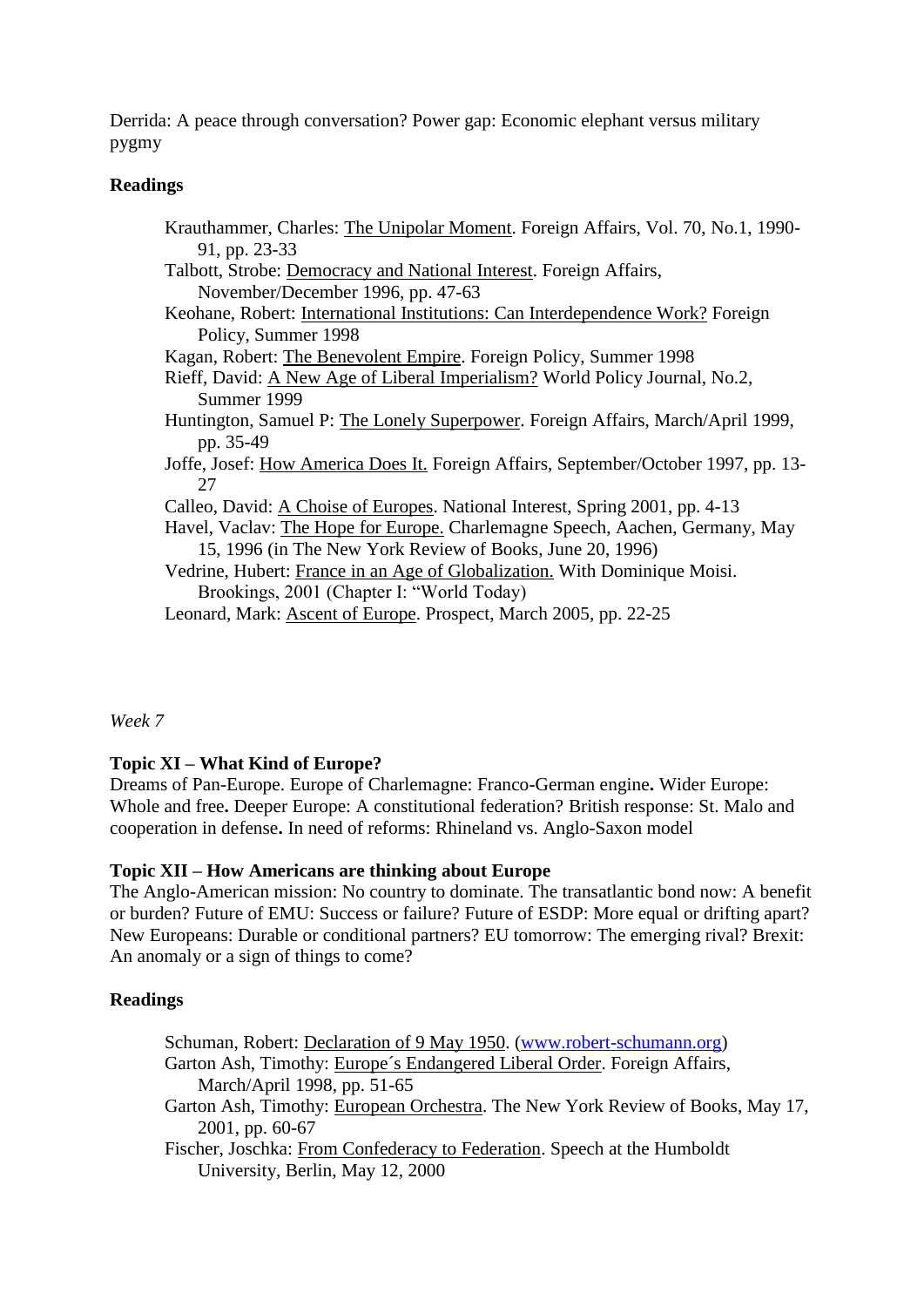Feldstein, Martin: EMU and International Conflict. Foreign Affairs, November/December 1997, pp. 60-73

Mundell, Robert: The Case for the Euro. The Wall Street Journal, March 24-25, 1998

Brzezinski, Zbigniew: Living With a New Europe. National Interest, Summer 2000, pp. 17-32

Bergsten, Fred C.: America and Europe: Clash of the Titans? Foreign Affairs, March/April 1999, pp. 20-34

Thompson, Helen: The European Geopolitical Space and the Long Path to Brexit, Cambridge University Press online: 17 February 2021

*Week 8*

### MIDTERM PAPERS ARE DUE

## **Topic XIII – Challenges of Globalization**

Power shift. Order or chaos? Children of the 1960': Multiculturalism, baby boomers and the Third way. The Americanized world . America divided: Still exceptional? A new demography in Europe

## **Topic XIV – New Threats, New Enemies**

Rogue and failed states: An axis of evil? Weapons of mass destruction and their proliferation. Asymmetric threats and striking terror. Occidentalism and the new ideology of hate. Deterrence, prevention and pre-emption. Terrorism and Europe: Root causes and engagement?

### **Readings**

- Matthews, Jessica T.: Power Shift. Foreign Affairs, January/February 1997, pp. 50-66 "Dueling Globalizations. A Debate Between Thomas Friedman and Ignatio Ramonet." Foreign Policy, Fall 1999, pp. 110-126
- Fonte, John: Democracy's Trojan Horse. The National Interest. Summer 2004, pp. 117127
- Huntington, Samuel: The Erosion of National Interests. Foreign Affairs, September/October 1997, pp. 28-49
- Lipset, Seymour Martin: Still Exceptional Nation? Wilson Quarterly, Winter 2000, pp. 31-45
- Caldwell, Christopher: The Crescent and the Tricolor. The Atlantic Monthly, November 2000
- Lake, Anthony: Confronting Backlash States. Foreign Affairs, March/April 1994, pp. 35-55
- Lewis, Bernard: License to Kill. Usama bin Ladin´s Declaration of Jihad. Foreign Affairs, November/December 1998, pp. 14-19

Hoffmann, Stanley: On the War. The New York Review of Books, November 1, 2001

Buruma, Ian, Margalit, Avishai: Occidentalism. The New York Review of Books, January 17, 2002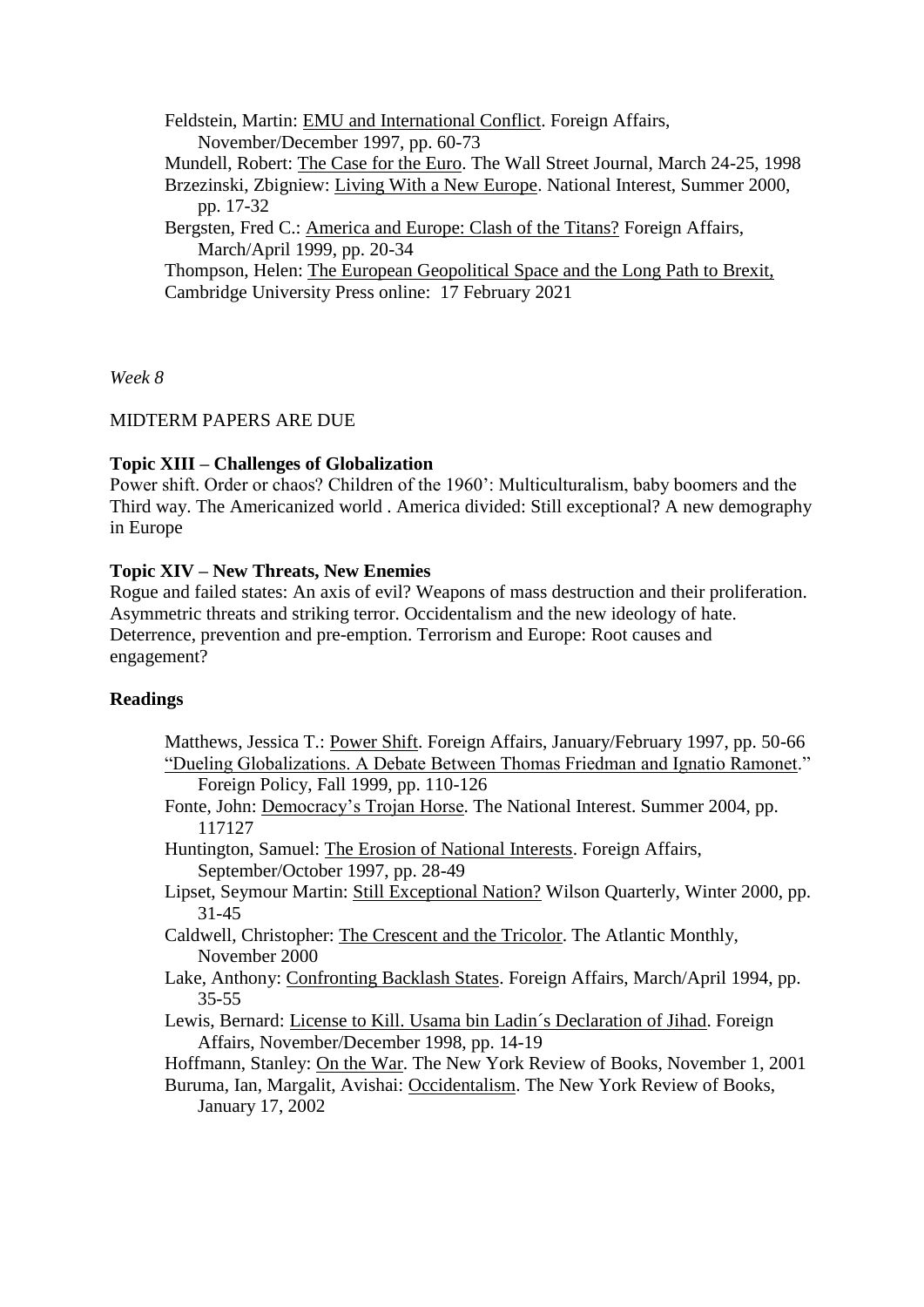*Week 9*

## **Topic XV – Power in the Post-Modern World**

The case of Iraq: Is preventive war justifiable? If so, on what grounds? Is a UN Security Council Resolution the *sine qua non* for the use of force against another country? Of Paradise and Power – Venus and Mars. EU as a post-modern entity. Anti-Americanism in Europe. Anti-Europeanism in America. Clash of the titans or the new division of labor?

## **Topic XVI – Multilateralism – Train Wrecks in the Making?**

Free vs. fair: Euro-American trade disputes. Energy and Environment. Common defense: When and how we will use our force? Universal justice and extraterritorial jurisdiction. Human rights: Double standards? Whose side are you on: Israel and the Palestinians.

- Kagan, Robert: Power and Weakness. Policy Review, No.113, 2002 [\(www.policyreview.org\)](http://www.policyreview.org/)
- Nye, Joseph: "The new Rome meets the new barbarians". *The Economist*. March 21, 2002
- Cooper, Robert: The Post-Modern State and the World Order. Demos, London, 2002 [\(www.demos.co.uk/catalogue\)](http://www.demos.co.uk/catalogue)
- Habermas, Juergen, Derrida, Jacques: February 15, or What Binds Europeans Together. (in: Constellations, Vol.10, No.3, September 2003, Blackwell Publishing)
- Dahrendorf, Ralf, Garton Ash, Timothy: The Europe and the America We Want (Le Monde, July 9, 2003)
- Michnik, Adam: A View from the Left: We, the Traitors (Gazeta Wyborcza, May 29, 2003)
- Revel, Jean-Francois: Without Marx or Jesus. The New American Revolution Has Begun. A Delta Books, 1971 (Chapter 11, pp. 124-147)
- Joffe, Josef: Who´s Afraid of Mr. Big? The National Interest, Summer 2001
- Garton Ash, Timothy: Anti-Europeanism in America. The New York Review of Books, February 13, 2003
- Bolton, John R.: Courting Danger: What's Wrong With the International Criminal Court, *National Interest"*, No. 54, 1999
- Luers, William H.: Choosing Engagement: Uniting the U.N. with U.S. Interests, *Foreign Affairs,* September/October 2000
- Deutch, John, Kanter, Arnold and Scowcroft, Brent: Saving NATO´s Foundation, Foreign Affairs, November/December 1999

## *Week 10*

## **Topic XVII – The Recent Challenges: Black Sea and the Greater Middle East**

Turkey: Can a country be Islamic and European at the same time? Ukraine and Georgia: Europe or left behind? Afghanistan: Losing the War. Iraq: Losing the peace? Middle East: Modernization or Democratization? Israel and the Middle East: Conflict or Reconciliation?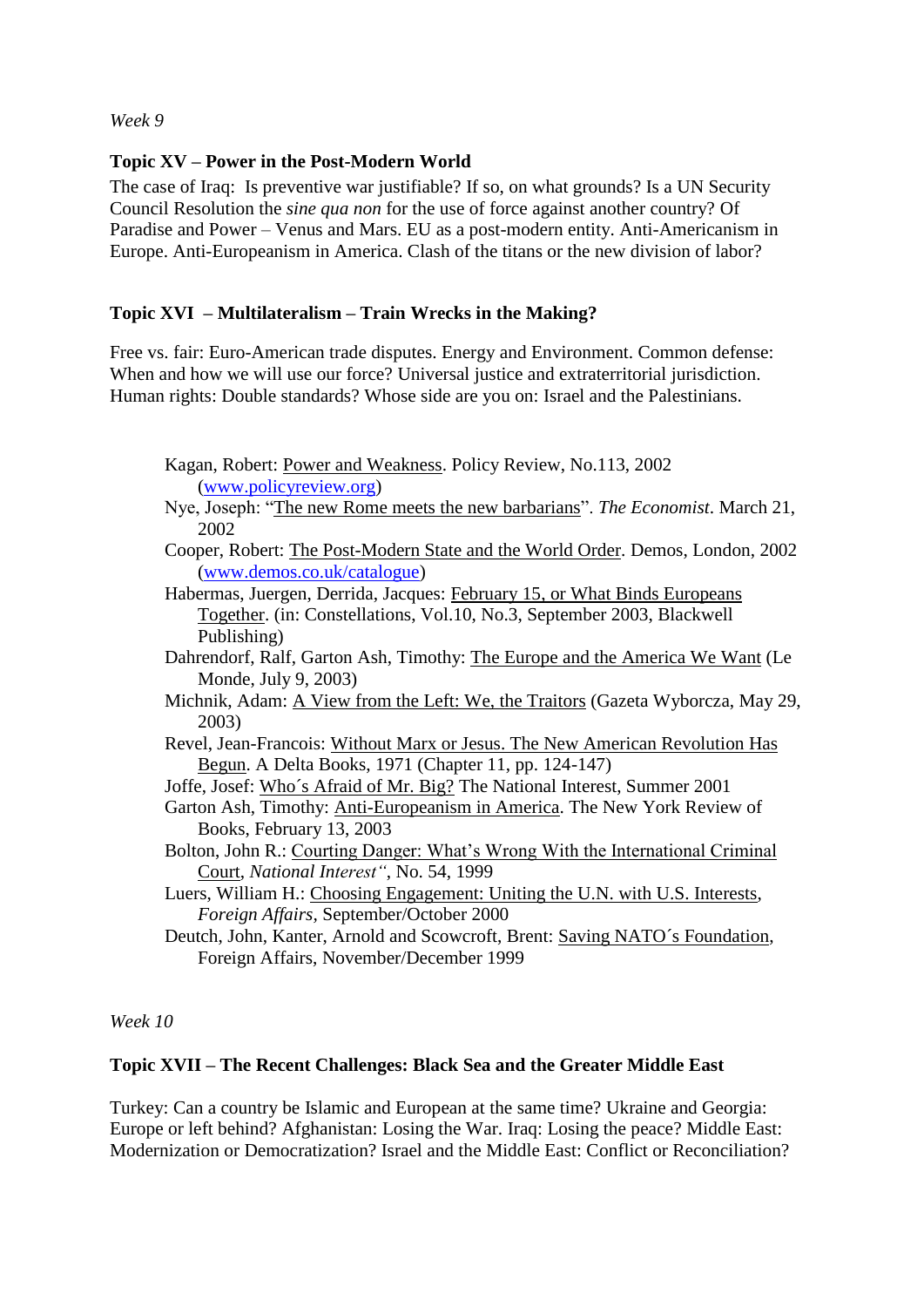## **Topic XVIII - The Future Challenges: Euro-Asia**

The Reset and the Pivot. Russia: The viable partner or assertive competitor? Central Asia and Southern Caucasus: A new silk road or a great game? China: A growing appetite of the future superpower? Korean peninsula: Going nuclear? India: A future U.S. ally? Proliferation: Is it stoppable? What would it take to stop it?

## **Readings**

Lewis, Bernard: What Went Wrong? The Atlantic Monthly, January 2002 Asmus, Ronald D., Pollack, Kenneth M.: The New Transatlantic Project. Policy Review, October 2002 [\(www.policyreview.org\)](http://www.policyreview.org/)

Wolfowitz, Paul: Remembering the Future, National Interest, No. 59*,* Spring 2000 Colby, Elbridge A., Mitchell, A. Wess: The Age of Great-Power Competition, How the Trump Administration Refashioned American Strategy. Foreign Affairs, January/February 2020.

### *Week 11*

**Topic XIX – The Global Challenges: Climate, Covid, Crisis, Cloud, Culture,**

## **Climate change as a global agenda: The Talk and the Walk, Covid as a Transformative Force, The Crisis of Liberal Democracy, Angels and Demons of the Cloud, The Universal Ideal and the Culture Wars,**

## **Readings**

Zakaria, Fareed: The Future of Freedom. Illiberal Democracy Home and Abroad. New York: Norton, 2003

Krastev, Ivan: Is It Tomorrow Yet? Paradoxes of the Pandemic, Allen Lane, 2020 Global Commission for Post-Pandemic Policy: Our Global Condition, An Assessment After 18 Months of Covid-19, November 2021

Fukuyama, Francis: Liberalism and its Discontents, American Purpose, October, 2020, Riotta, Gianni: The Coming Identity War. Foreign Policy. September/October, 2020.

## **Topic XX – The Two Scenarios: Working Together for a Global Society orFighting by Proxy for a Global Chaos**

What we have in common: core values and threats. Bridging the transatlantic power gap USA – EU: A new transatlantic bargain? Economic interdependence: Towards a real free trade. The evolution of international law. Bridging the gap: The North and the South. Where we differ: countering threats and promoting values. Unilateralism: Divide and empire? Dark side of a multipolar world: Building fortresses. Reality checks: Intentions and capabilities. Drifting apart: Demography as destiny. Taking sides: the role of third powers

### **Readings**

Moisi, Dominique: Reinventing the West. Foreign Affairs, November/December 2003 Wallace, William: Europe, the Necessary Partner, Foreign Affairs, May/June 2001 Cimballo, Jeffrey: Saving NATO From Europe. Foreign Affairs, November/December, 2004